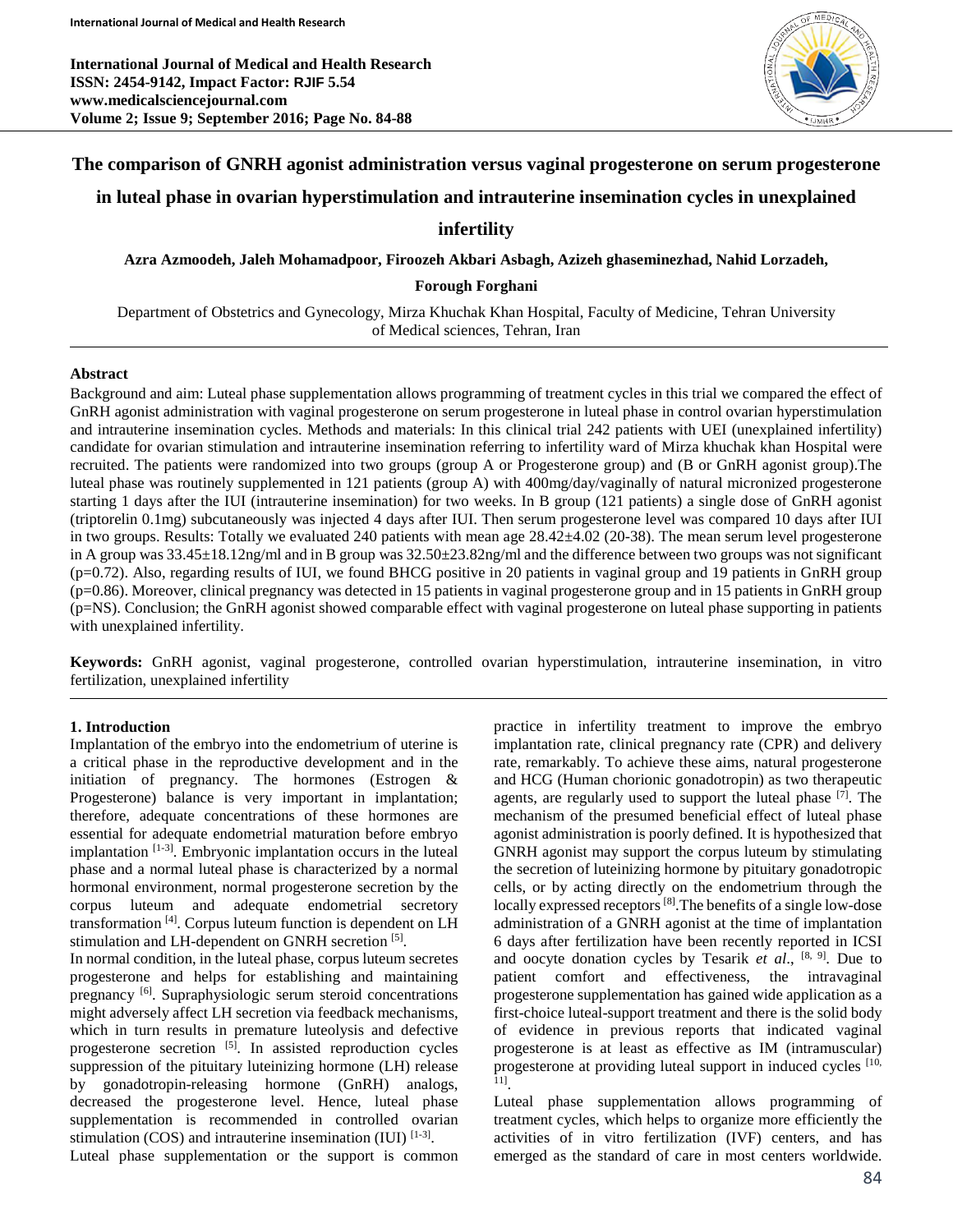Hence, in this study we compared the effectiveness of GnRH agonist with vaginal progesterone as luteal phase supplementation on progesterone serum level and pregnancy rate in control ovarian stimulation and intrauterine insemination cycle.

### **2. Methods and materials**

This study was designed a single-center, randomized, controlled trial to compare the effect of a subcutaneously GnRH agonist (triptorelin) administration versus vaginal progesterone on serum progesterone in the luteal phase and pregnancy rate in ovarian hyperstimulation and IUI cycles in unexplained infertility patients.

The study protocol was approved by ethical committee of Tehran University of Medical sciences (registration code. IRCT201205159762N1). Furthermore, the study procedure was explained to all patients and written informed consent was taken.242women who were candidates for IUI referring to the infertility center of Mirza khuchak khan Hospital (Tehran, Iran) were included in the study.

The inclusion criteria were as follow: age<40years old, FSH<10 U/ml, normal prolactin levels, normal thyroid function, normal uterine cavity and bilateral tubal patency assessed by hysterosalpingography (HSG) and/or laparoscopy during 6 month ago, regular menstrual cycles with mid-luteal progesterone>10ng/ml in previous cycles and duration of infertility at least 1 years for each case. Furthermore, in sperm analyzes: ≥20 million sperms/cc,>50% motility,>30% normal morphology based on WHO criteria.

Exclusion criteria: The ovarian surgery history, single ovary, polycystic ovary (PCO) in sonography, hypogonadism hypogonadotropic.

After enrollment in the study, transvaginal ultrasonography was performed for patients on day 3 of the cycle and clomiphene 100mg/daily was started from 3rd day to 7th day of menstrual cycles and on days  $7 - 8$  of the cycle HMG (Menogon, Ferring, Germany) at a dose of 75 IU per day. Ovarian response was assessed based on transvaginal sonography finding at the 10th day of each cycle. If a leading follicle with a mean diameter >18 mm was detected at the transvaginal ultrasound scan, 1000 IU of HCG (Choriomon INC, Switzerland) was administered intramuscularly. When >3 follicles >18mm were detected by ultrasound on the day of HCG administration, the cycle was canceled.

Semen samples were taken by masturbation and collected in sterile containers. After liquefaction of the fresh ejaculate semen, the volume, concentration, and motility were assessed according to World Health Organization criteria. Swim-up was the preferred method for semen preparation because the lower limit of total sperm number was >20milion/ml and the basal total sperm motility was>50%and normal morphology >30%in all of the infertile couples who were included in the study. In the swim-up technique, one-fourth of the semen was taken into a tube and sperm medium containing human serum albumin (Sperm Rinse, Vitrolife, Kungsbacka, Sweden) was added to the semen in a 1:1 proportion. The supernatant was separated after 10 min of centrifugation at 600g.we added 0.25ml of sperm medium over the pellet at a 45 angle; incubation was

then performed at 37C for 1 h. After the procedure, sperm concentration, sperm motility, and sperm morphology were evaluated and semen was stored in an incubator at 37 C until the time of insemination.

# **IUI procedure and luteal phase support**

A single insemination was performed 36 hours after HCG injection, in both groups using a catheter (Cook, IUI catheter, Australia) inserted through the cervix. The procedure was performed in the dorsal lithotomy position, with the cervix exposed using a bivalve speculum. The cervix was cleaned with a dry sterile swab and the insemination catheter connected to a 2ml syringe was gently passed through the cervical canal. When it reached the uterine fundus level, the sperm suspension contained in the syringe was expelled. The women remained in the supine position for 15-20 minutes following insemination. Then the patients were randomized by a computer-generated randomization program in two groups (group A or Progesterone group) and (B or GnRH agonist (triptorelin) group).

The luteal phase was routinely supplemented in group A with 400mg/day/vaginal progesterone (Cyclogest, Actavis, UK) 1 day after the IUI procedure for two weeks.

In B group a single dose of triptorelin 0.1mg (Decapeptide, Ferring, Germany) subcutaneously was injected 4 days after IUI. Then serum progesterone level was measured 10 days after IUI in two groups. Fourteen days after the insemination, a quantitative serum value of B-HCG was obtained, as a result of >10IU/ml considered to be positive. When B-HCG was positive a second B-HCG test and a primary transvaginal ultrasound were performed 2 weeks later (21 days after insemination).Pregnancy was defined as a positive B-HCG result after an IUI cycle. Clinical pregnancy was considered when the embryonic sac was seen by vaginal ultrasound from the fifth week of pregnancy.

# **3. Statistical analysis**

Data were expressed as the mean  $\pm$  SD; continuous variables were compared with Student's t-test. The x2-test was used to compare clinical outcome between the two groups. The analysis was carried out using the statistical package for social sciences (SPSS Inc., USA) (version 20).  $P < 0.05$  was considered significant.

# **4. Results**

Totally we evaluated 240 patients with mean age 28.42±4.02 (ranged 20-38) years in this trial. The mean serum level progesterone in A (progesterone group) was 33.45±18.12ng/ml and in B (GnRH or triptorelin group) was 32.50±23.82ng/ml and the difference between two groups was not significant (p=0.72).Moreover, pregnancy sac was detected in 15patients in vaginal progesterone group and in 15 patients in GnRH group (p=NS).also, regarding results of IUI, BHCG positive was detected in 20 patients in vaginal group and in 19 patients in GnRH group (p=0.86). Furthermore, the mean endometrial thickness was  $7.43\pm1.39$ mm in group A and  $7.20\pm1.42$ mm in group B and difference between two groups was not significant. (Table 1, 2).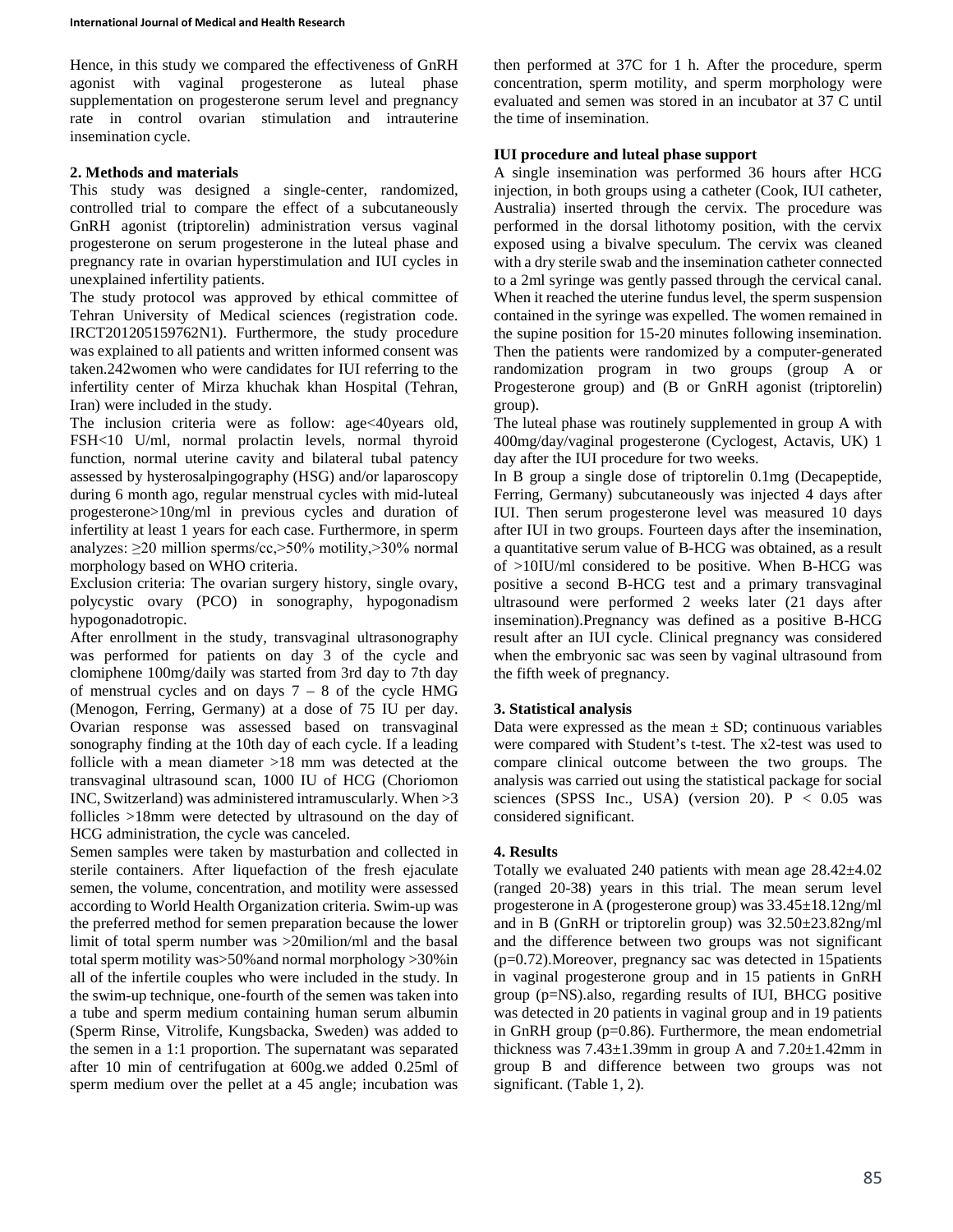| variables                       |              | Mean      | <b>SD</b> | P value |
|---------------------------------|--------------|-----------|-----------|---------|
| age                             | $^*A$        | 28.2167   | 4.20521   | 0.42    |
|                                 | $*B$         | 28.6333   | 3.83906   |         |
| count of sperm                  | A            | 60.4750   | 34.02223  | 0.88    |
|                                 | B            | 61.0917   | 32.50365  |         |
| motility of sperm               | A            | 60.6833   | 18.68131  | 0.91    |
|                                 | B            | 56.8250   | 16.46267  |         |
| morphology of sperm             | A            | 46.3917   | 21.42813  | 0.33    |
|                                 | B            | 43.8250   | 19.93463  |         |
|                                 | A            | 6.2783    | 2.20542   | 0.23    |
| FSH(IU/l) on day3               | B            | 5.9792    | 1.61437   |         |
|                                 | A            | 6.9950    | 3.82084   | 0.77    |
| $LH(IU/l)$ on day3              | B            | 7.1467    | 4.22810   |         |
|                                 | A            | 4.2500    | 2.60977   | 0.77    |
| duration of infertility         | B            | 4.1500    | 2.89203   |         |
|                                 | A            | 33.4533   | 18.12315  | 0.72    |
| mid luteal progesterone(nmol/l) | B            | 32.5058   | 23.82477  |         |
| leading follicle                | A            | 1.9500    | 1.12907   | 0.16    |
|                                 | B            | 1.7667    | .91425    |         |
| antral follicular count         | A            | 13.7083   | 4.28677   | 0.40    |
|                                 | B            | 14.1833   | 4.60541   |         |
| endometrial thickness(mm)       | A            | 7.4325    | 1.39767   | 0.21    |
|                                 | B            | 7.2033    | 1.42911   |         |
| Type of infertility             | $\mathsf{A}$ | Primary   | 96(79%)   | 0.001   |
|                                 |              | Secondary | 25(21%)   |         |
|                                 | B            | Primary   | 91(75%)   |         |
|                                 |              | Secondary | 30(25%)   |         |

**Table1:** Demographic and anthropomorphic findings in two groups

\*A =progesterone group, \*B =GnRH or triptorelin group

|  |  | Table 2: Pregnancy rate and clinical pregnancy rate in progesterone and GNRH agonist groups |
|--|--|---------------------------------------------------------------------------------------------|
|--|--|---------------------------------------------------------------------------------------------|

|                          | <b>Group A</b><br>(progesterone), $n=120$ | <b>Group B</b><br>$(triptorelin)$ , n=120 |    |
|--------------------------|-------------------------------------------|-------------------------------------------|----|
| Pregnancy rate rate %    | 20/120 (16.6%)                            | 19/120 (15.8%)                            | NS |
| Clinical pregnancy rate% | 15/120 (12.5%)                            | 15/120 (12.5%)                            | Ns |

### **5. Discussion**

The luteal phase is the result of intermittent stimulation of the corpus luteum by the pituitary luteinizing hormone, and it is different in ART cycles compared with natural cycles. Luteal phase deficiency is a common feature of cycles resulting from stimulation of follicular development  $[4]$  and leads to a decreased embryo implantation rate, a lower pregnancy rate, and an increased miscarriage rate when pregnancy's established <a>[7]</a>. In normal ovulatory women, physiological feedback mechanisms ensure the presence of only one or two dominant follicles. These mechanisms are disturbed, however, in stimulated IUI cycles with a multimolecular ovarian response, leading to high levels of steroids (progesterone and estradiol). Together with inhibin A, this results in the suppression of pituitary LH and FSH secretion to very low levels [12] . The low levels of LH may result in a lack of corpus luteum support, which causes low progesterone levels and a short luteal phase in this cycles  $[13, 14]$ . The outcome of intrauterine insemination (IUI) cycles is largely dependent upon the quality of the luteal phase of the menstrual cycle. A good quality luteal phase requires optimum follicular development, ovulation and production of a corpus luteum with adequate luteinization of granulosa cells [15]. Controlled ovarian hyperstimulation is a technique commonly utilized with assisted reproductive technologies. It has the advantage of increasing the number of oocytes available for fertilization, thus improving pregnancy rates per stimulated cycle [16] . The reasons for luteal deficiency are not yet fully understood. To cope with this problem, luteal phase support can be provided by HCG or progesterone. According to some reports, GNRH agonist administration can support the luteal phase [8, 9]. It seems that luteal phase support by GNRH agonist have any adverse effect, but caution is recommended until more details on the effect of luteal phase GNRH agonist administration are available. Desensitization is related to the extent of exposure and dose of GNRH, and perhaps short-acting and low-dose GNRH agonist could have an agonistic effect without inducing desensitization. Thereby producing a stimulatory secretion of LH by pituitary gonadotropic cells and maintaining progesterone and E2 levels without the need of additional progesterone [17, 18].

IUI is a softer; more patients' friendly and inexpensive treatment option for couples undergoing supported reproduction compared with other treatment techniques in this field <sup>[19]</sup>. IUI is applied worldwide as a cost-effective and, in some cases, a successful first line of treatment  $[20, 21]$ , and some studies indicated that the success rates of IUI in patients with unexplained infertility were similar to those attained with IVF/ICSI methods<sup>[22]</sup>.

In this clinical trial, we compared GNRH agonist and vaginal progesterone in luteal phase supporting in IUI cycles. The mean serum level progesterone 10 days after IUI in vaginal progesterone group was 33.45±18.12ng/ml and in GnRH group was 32.50±23.82ng/ml and the difference between two groups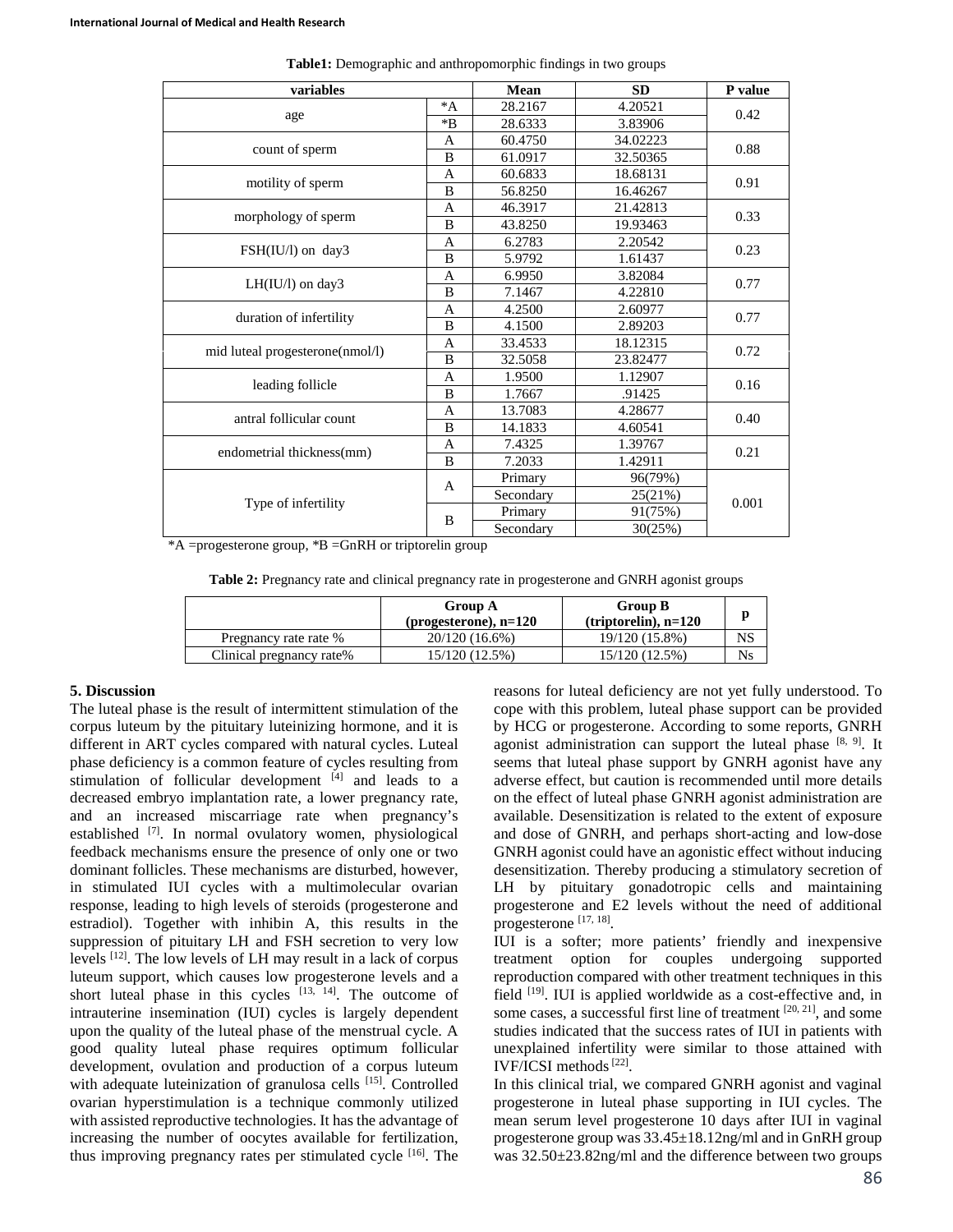was not significant ( $p=0.72$ ). The pregnancy occurred in 20 patients in vaginal group and in19 patients in GNRH group and difference between two groups was not significant  $(p=-0.86)$ . The success of any form of ART technique depends on careful patient selection, proper treatment allocation, and adequate oocyte recruitment, in this case, the patients in our study were properly matched and the difference between demographic data in two groups as age, duration of infertility and type of infertility was not significant. In this trial we signified no difference between two groups regarding serum progesterone 10 days after IUI, pregnancy rate, however, we could not show the pregnancy improvement rate, because we did not include a control group to compare the results of pregnancy rate in supported and unsupported patients in this survey. Significant differences in mid-luteal progesterone and pregnancy rate were not found among women with GNRH agonist administration compared with the vaginal progesterone group. A similar study reported that administration of 0.1mg of the GNRH agonist (triptorelin) at the time of implantation versus placebo did not improve pregnancy outcome in intrauterine insemination cycles [23].

Regarding the effectiveness of GnRH analogs during IUI cycles, Pirad *et al* in a study indicated that intranasal administration of buserelin (GnRH antagonist) may be effective in follicular maturation activating and providing luteal phase support in patients undergoing assisted reproduction techniques (ART)<sup>[18]</sup>. Furthermore another study by Oliveira *et al*. signified that the luteal-phase single-dose GnRH-a administration can increase implantation rate in all cycles and CPR per transfer and ongoing pregnancy rate in cycles with GnRH-antagonist ovarian stimulation protocol<sup>[24]</sup>. The mentioned studies in this article signified supported patients were superior to unsupported, regarding pregnancy outcomes, however, Eskandar in a study specified that the primary outcomes in supported patients were not superior to those of the control group and the different between supported and control groups was not significant. Therefore, the author concluded that GnRH agonists may be used in IUI cycles to prevent the occurrence of premature LH surges during ovarian stimulation, but clinical and ongoing pregnancy or live birth are not affected by the GnRH agonist administration. Moreover, they declare, the frequency of negative outcomes, such as ectopic pregnancies and miscarriage was not different in two groups [25].

This was an uncontrolled study that limits the ability to compare the results of pregnancy outcomes with unsupported luteal phase, so, further controlled trials will answer the question regarding whether these agents (Estrogen & progesterone) are true condition modifiers.

Conclusion; the GnRH agonist showed comparable effect with vaginal progesterone on luteal phase supporting in patients with unexplained infertility.

### **6. Acknowledgements**

We would like to thank the nursing, administrative and secretarial staff of the gynecology department and clinic at Vali-Asr hospital for their contribution to the maintenance of our patient record without which this project would have been impossible.

### **7. References**

1. Kaplan PF, Katz SL, Thompson AK, Freund RD. Cycle

fecundity in controlled ovarian hyperstimulation and intrauterine insemination. Influence of the number of mature follicles at hCG administration. J Reprod Med. 2002; 47:35-39.

- 2. Dickey RP, Taylor SN, Lu PY, Sartor BM, Rye PH, Pyrzak R. Effect of diagnosis, age, sperm quality, and number of preovulatory follicles on the outcome of multiple cycles of clomiphene citrate-intrauterine insemination. Fertil Steril. 2002; 78:1088-1095.
- 3. Duran HE, Morshedi M, Kruger T and Oehninger S. Intrauterine insemination: a systematic review on determinants of success. Hum Reprod Update. 2002; 8:373-384.
- 4. Tavaniotou A, Albano C, Smitz J, Devroey. Impact of ovarian stimulation on corpus luteum function and embryonic implantation. J Reprod Immunol. 2002; 55:123-30.
- 5. Fauser BC, Devroey P. Reproductive biology and IVF: ovarian stimulation and lutal phase consequences. Trends Endocrinol metab. 2003; 14:236-42
- 6. Giudice LC. Potential biochemical markers of uterine receptivity. Hum Reprod. 1999; 14(2):3-16.
- 7. Pritts EA, Atwood AK. Luteal support in infertility treatment: a meta-analysis of the randomized trials. Hum Reprod. 2002; 17:2287-2299.
- 8. Tesarik J, Hazout A, Mendoza-Tesarik R, Mendoza N, Mendoza C. Benefical effect of luteal-phase GnRH agonist administration on embryo implantation after ICSI in both GnRH agonist-and antagonist treated ovarian stimulation cycles. Hum Reprod. 2006; 21:2572-9
- 9. Tesarik J, Hazout A, Mendoza C. Enhancement of embryo development potential by a single administration of GNRH agonist at the time of implantation, Hun Repord. 2004; 19:1176-80
- 10. Levine H, Luteal support in IVF using the novel vaginal progesterone gel Crinone 8%: results of an open-label trial in 1184 women from 16 US centers, Fertil Steril, 2000; 74:836-7.
- 11. Simunic V, Tomic V, Tomic J, *et al*. Comparative study of the efficacy and tolerability of two vaginal progesterone formulations, Crinone 8% gel and Utrogestan capsules, used for luteal support, Fertil Steril, 2007; 87:83-7.
- 12. Diluigi AJ, Nulsen JC. Effect of gonadotropin releasing hormone agonist and antagonist on luteal function. Curr Opin Obstet Gynecol. 2007; 19:258-65.
- 13. Erdem A, Erdem M, Atmaca S, Guler I. Impact of luteal support on pregnancy rates in intrauterine insemination cycles:a prospective randomized study. Fertil Sterlil. 2009; 91:2508-13.
- 14. Abu-Heija AT, Fleming R, Yates RW, Coutts JR. Pregnancy outcome following exposure to gonadotropinreleasing hormone analogue during early pregnancy.: Comparison in patients with normal or elevated luteinizing hormone. Hum Reprod. 1995; 10:3317-9.
- 15. Fatemi HM, Popovic-Todorovic B, Papnikolaou E, Donoso P, Devroey P. An update of luteal phase support in stimulated cycles. Hum Reprod update. 2007; 13:581- 90.
- 16. Van Rumste MM, Custers IM, Van der Veen F, Van Wely M, Evers JI, Mol BW. The influence of the number of follicles on pregnancy rates in intrauterine insemination with ovarian stmulation: A meta–analysis. Hum Reprod